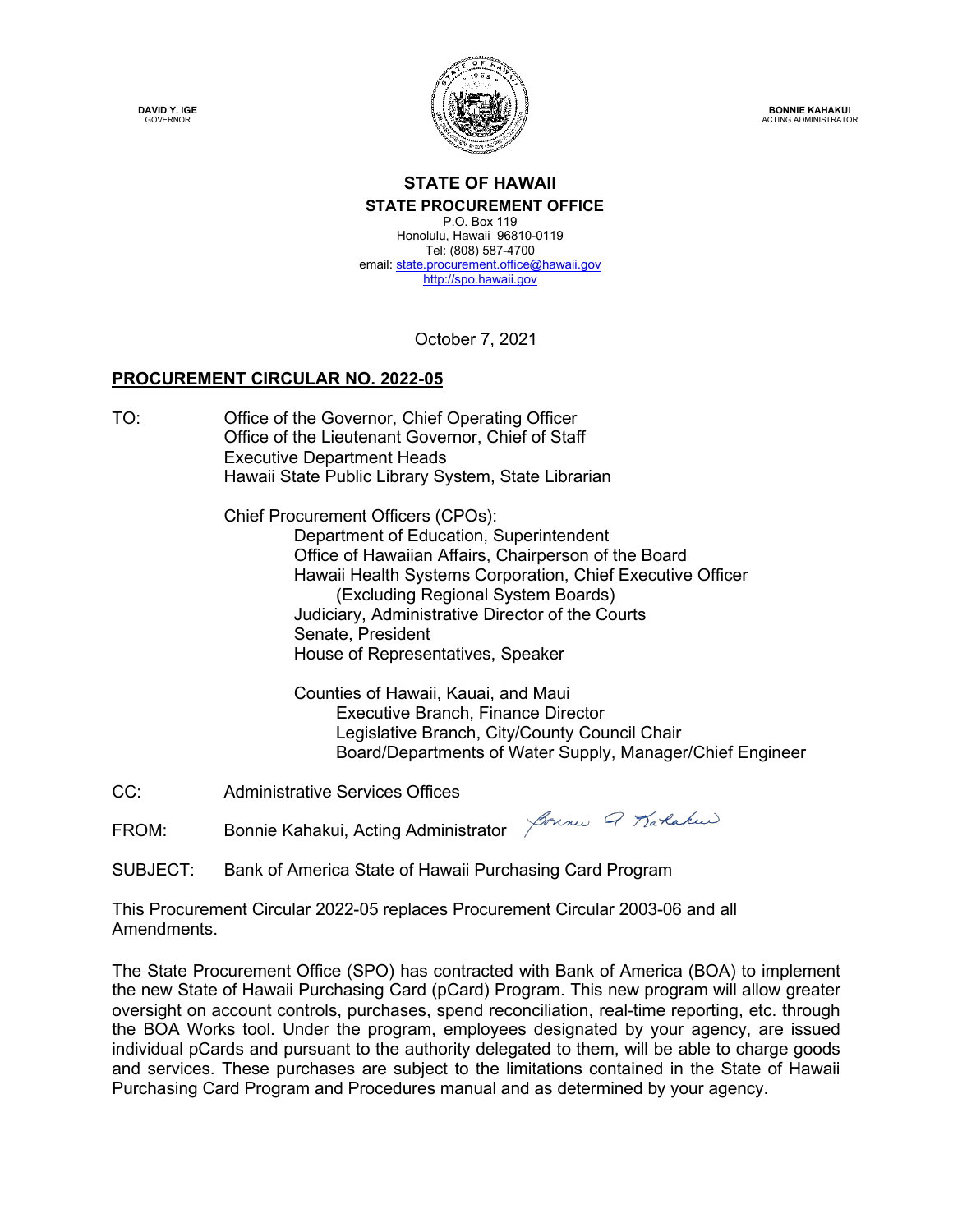PROCUREMENT CICULAR NO. 2022-05 OCTOBER 7, 2021 Page 2

The following are the control features in addition to those established by your agency:

- Built in security and reports which allows supervisors and management the ability to check various aspects of the pCard purchasing cycle.
- Velocity controls to limit cardholders' monthly spending, single transaction amounts, and number of transactions.
- In addition to restricted purchases and categories of merchants listed in the pCard manual, agencies may impose additional restrictions on each cardholder's pCard by excluding other categories of merchants. If the cardholder attempts to use the card at any of the merchants from a restricted category, the purchase will be declined.
- Ability to upload documentation from the merchant for every pCard transaction, e.g. sales receipt, itemized packing slip, order form, etc., to support all purchases made with the pCard.

Attached is the Purchasing Card Program and Procedures Manual and the Purchasing Card Cardholder Agreement that shall be signed by all pCard cardholders.

Transition to the new Bank of America Purchasing Card Program is scheduled to be completed by the end of 2021. Please continue business as usual with First Hawaiian Bank until instructed to make the switch to Bank of America.

If there are any questions, contact Shannon Ota at 586-0563 or shannon.j.ota@hawaii.gov.

**Attach**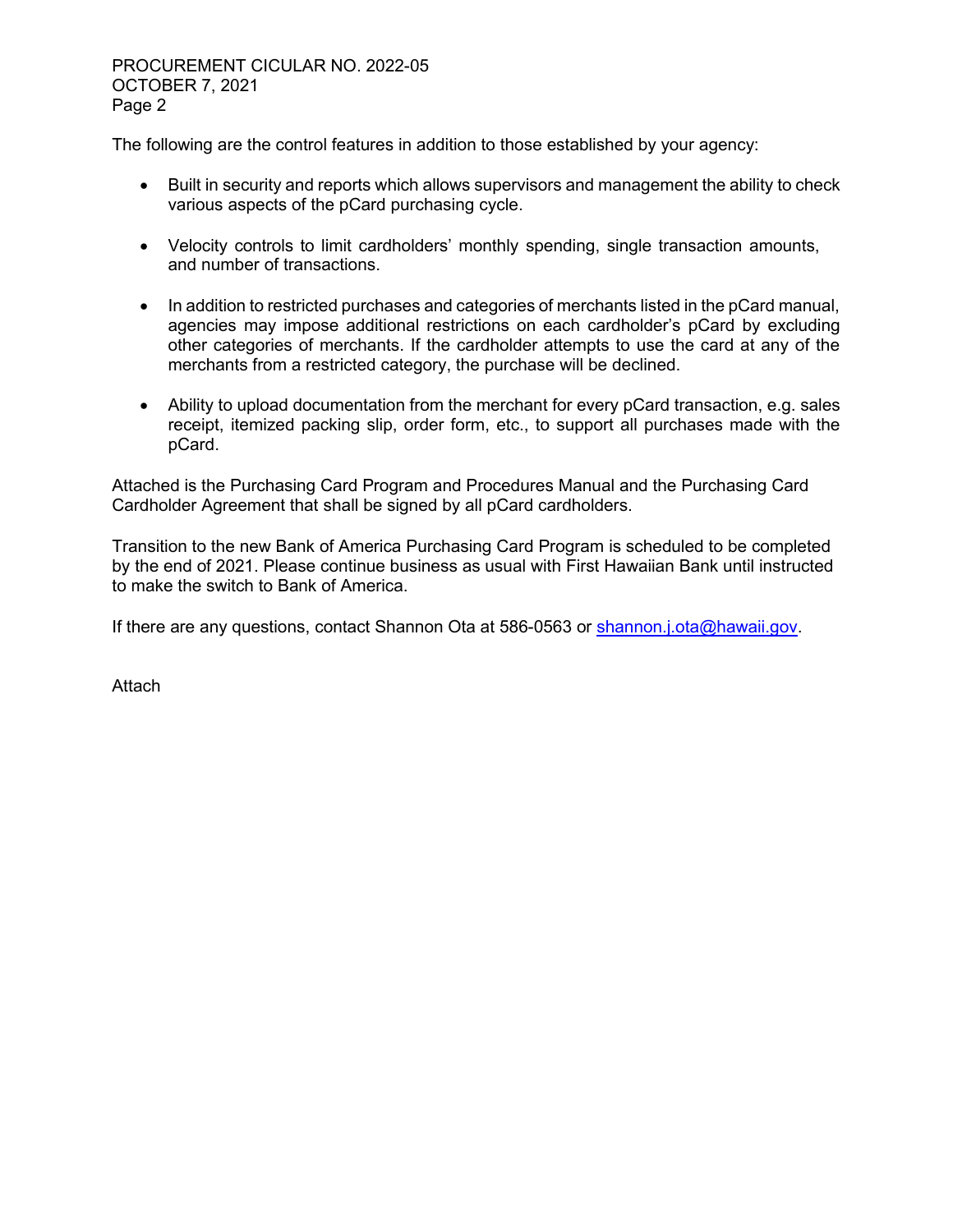

# **STATE OF HAWAII PURCHASING CARD PROGRAM AND PROCEDURES**

**State Procurement Office October 2021 Honolulu, Hawaii**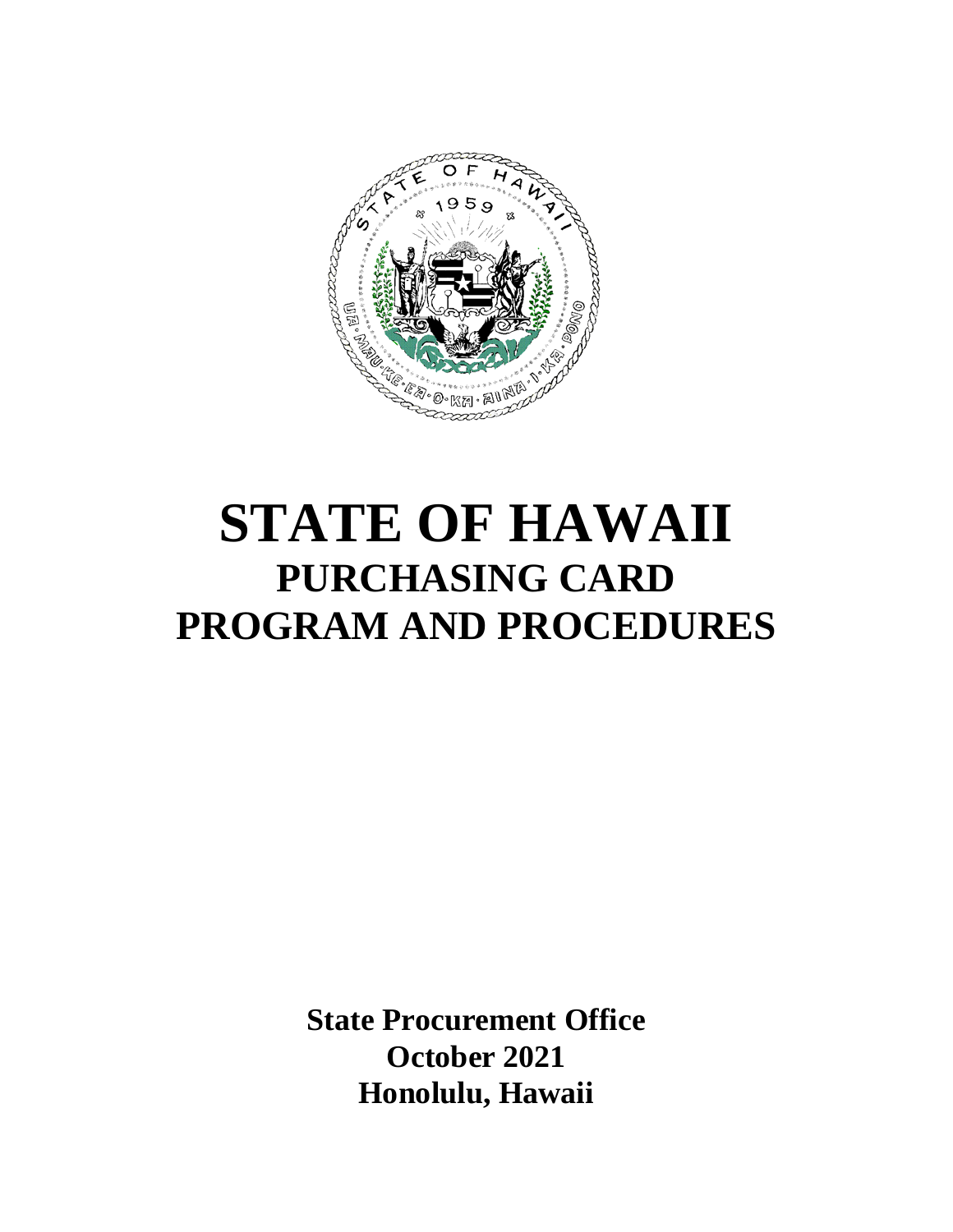# **TABLE OF CONTENTS**

| Introduction                                   | Page           |
|------------------------------------------------|----------------|
| <b>Overall Process</b>                         | 1              |
| <b>Definitions</b>                             | $\overline{2}$ |
| <b>P-Card Limits</b>                           | 4              |
| <b>Restricted Purchases and Blocked MCC's</b>  | 4              |
| <b>Transaction Log</b>                         | 5              |
| <b>Reconciling Your Account</b>                | 5              |
| <b>Resolving Statement Errors and Disputes</b> | 5              |
| Paying the Bill                                | 5              |
| Responsibilities                               | 5              |
| <b>Cardholder Liability</b>                    | 8              |
| <b>Lost or Stolen Cards</b>                    | 8              |
| <b>Fraudulent Transactions</b>                 | 8              |
| <b>Disputed Transcations</b>                   | 9              |
| Canceling the Purchasing Card                  | 9              |
| <b>Audit of Purchasing Card Activity</b>       | 10             |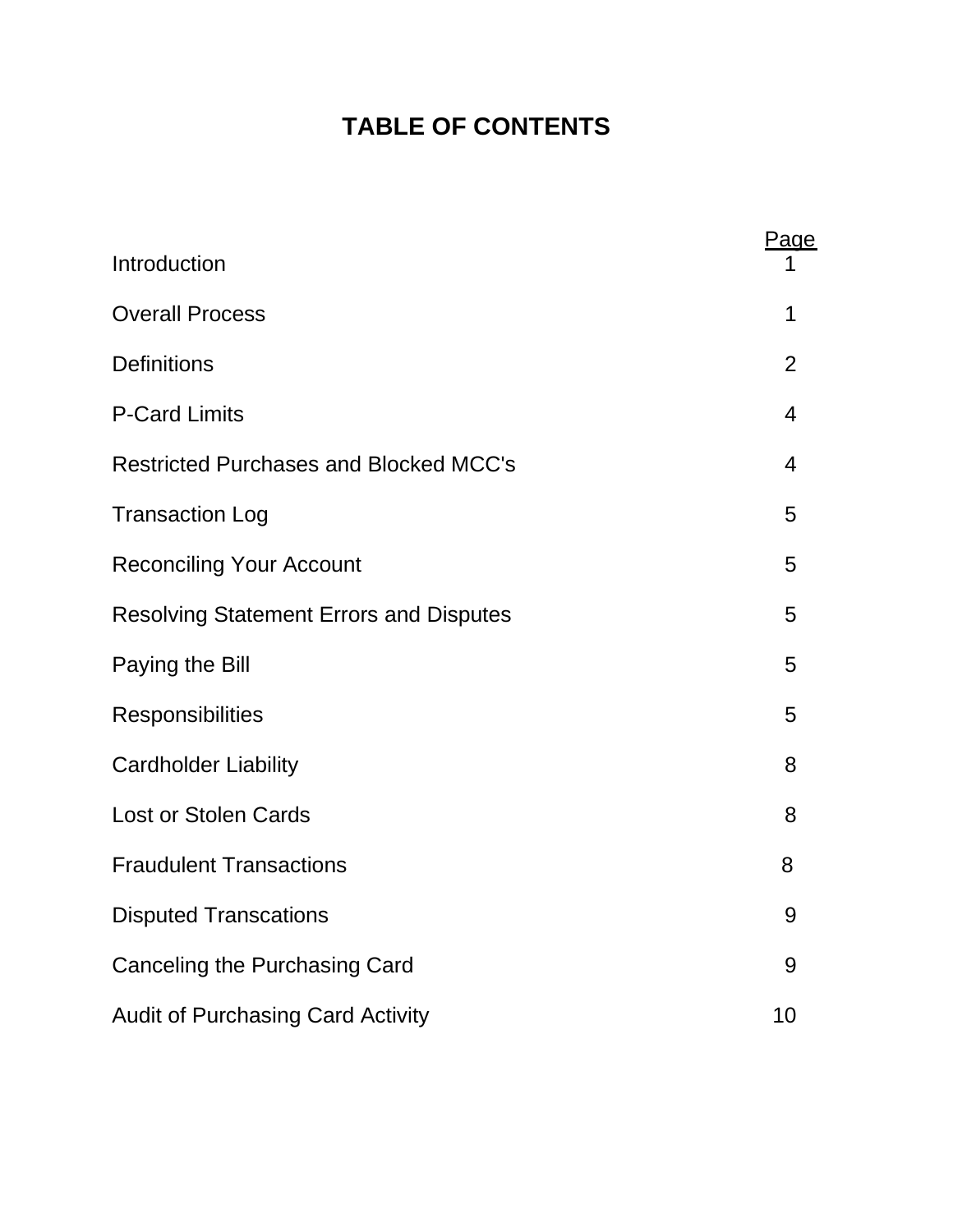# **STATE OF HAWAII PURCHASING CARD PROGRAM AND PROCEDURES**

## **INTRODUCTION**

The purchasing card program is managed by the State Procurement Office. The purchasing card (pCard) is similar to a credit card (MasterCard/Visa/American Express) and is designed to streamline the State and county government's small purchase and payment process. It replaces the laborious and costly purchase order system by allowing employees to charge small purchases from vendors using the pCard without having to prepare a purchase order. The cards are the property of the government and are issued to responsible employees to make official purchases. It improves management control, increases purchasing efficiency, and allows payment to vendors by the card issuer generally within a few days of the purchase. Once a month, departments can make just one payment to the card issuer.

The controls, security and reports built into the program are very extensive and will provide supervisors and upper management with the ability to check purchases and funding appropriations, detect abuses and parceling, develop trends, and make sound management decisions. Small purchases and payments will be much faster, less costly, and above all, eminently much moreefficient.

## **OVERALL PROCESS**

The State of Hawaii pCard is a Mastercard (credit card) issued by Bank of America and includes custom designed features with built-in controls to meet the specific needs of the cardholder and the agency. The pCard process is fully automated, allowing all purchases and payments to be tracked and easily managed. TSYS is the third party administrator for these reporting purposes, providing an Internet application called Works, to view and monitor transactions.

The pCard shall be used to charge only official government purchases wherever Mastercard is accepted and in conjunction with current contracts.

The State Procurement Office has established that the pCard cannot be used for certain categories of merchants. Prior to issuing pCards to their employees, departments should ensure that the Merchant Category Codes (MCCs) of those prohibited merchant categories and any other categories that the department selects are blocked from the employee's pCard usage. If the cardholder attempts to charge at any of the merchants included in the blocked categories, the purchase will be declined.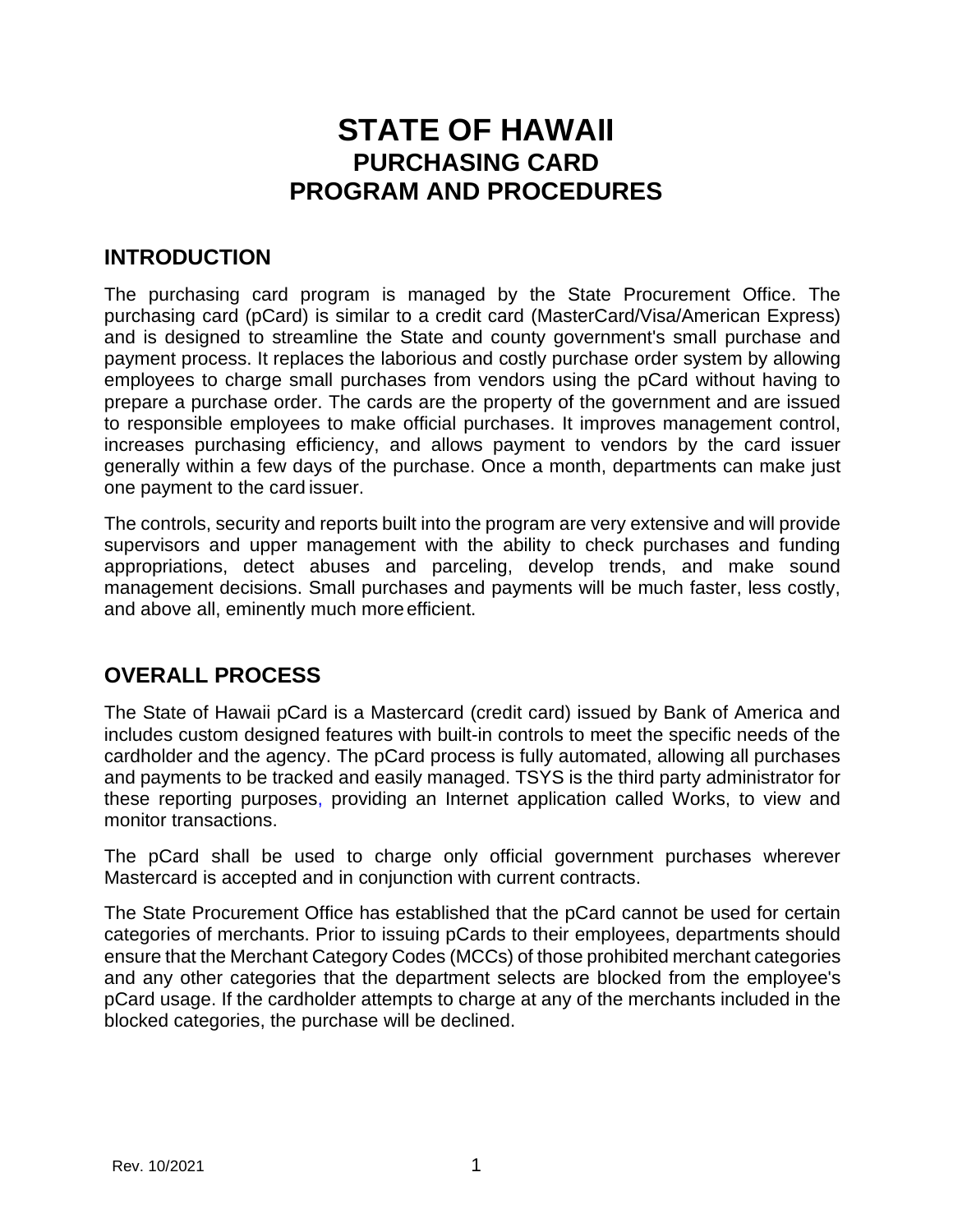Some purchases automatically are assigned default account and appropriation codes. However, prior to recording into the general ledger, agencies have the opportunity to reallocate the default account and appropriation codes into the correct codes.

Monthly billing statements from the pCard can be reviewed and downloaded from the Works tool each cycle for each purchasing jurisdiction/department agencies. Memo statements for the individual cardholder can be reviewed and downloaded by the cardholder from the Works tool each cycle. Agencies shall verify the statements to the employee purchases and then forward the statements to their accounting department for payment.

#### **DEFINITIONS**

**Blocked Merchant Category:** The card issuer (Bank of America), at the request of the agency, blocks a particular category of merchants so that a select or all of the agency's pCards will not work at any of those establishments.

**Card Issuer:** Bank of America's services include: providing Mastercard pCards to State of Hawaii employees as well as the associated billing for all purchases made on said pCards

**Cardholder:** An employee of the State or county, approved by their Purchasing Card Administrator to use the pCard, and accountable for all charges made with that card. The cardholder should not be the same person that will reconcile the card issuer's monthly billing statements to the agency's pCard purchases.

**Global Card Access (GCA)** – Online card management tool. Primary way of viewing and accessing details on cards. Tool to change their PIN, easy access to 13 months of statements, lock/unlock their card and setup alerts.

**Works:** The Works application is a web-based electronic payment management solution that connects payment management with the global card network.Program adminisrators can request, active and suspend cards online. Individual settings can be modified in realtime, either card-by-car or by groups of cards.

**Works Administrator:** The individual responsible for reviewing pCard transactions for proper use within their jurisdiction, department, division or agency. Some organizations may divide or delegate the work among other employees, branches, or offices. The individual is also responsible for collecting all purchasing documentation from cardholders, reallocating any pCard transactions that should be posted in an account other than the Default Account, and reconciling the division's or agency's monthly billing statement to its pCard transactions.

**Works Statement:** Each Administrator can download and review their PDF statement on Works each billing cycle. The cycle cutoff date is the  $4<sup>th</sup>$ , 14<sup>th</sup> or 28<sup>th</sup> of each month. The statement identifies each transaction made with the pCard during the billing cycle, and is reconciled against purchase documentation and the monthly billing statement. The PDF statement is housed on Works for 3 months. It is recommended that the PDF statement is downloaded and saved for future references.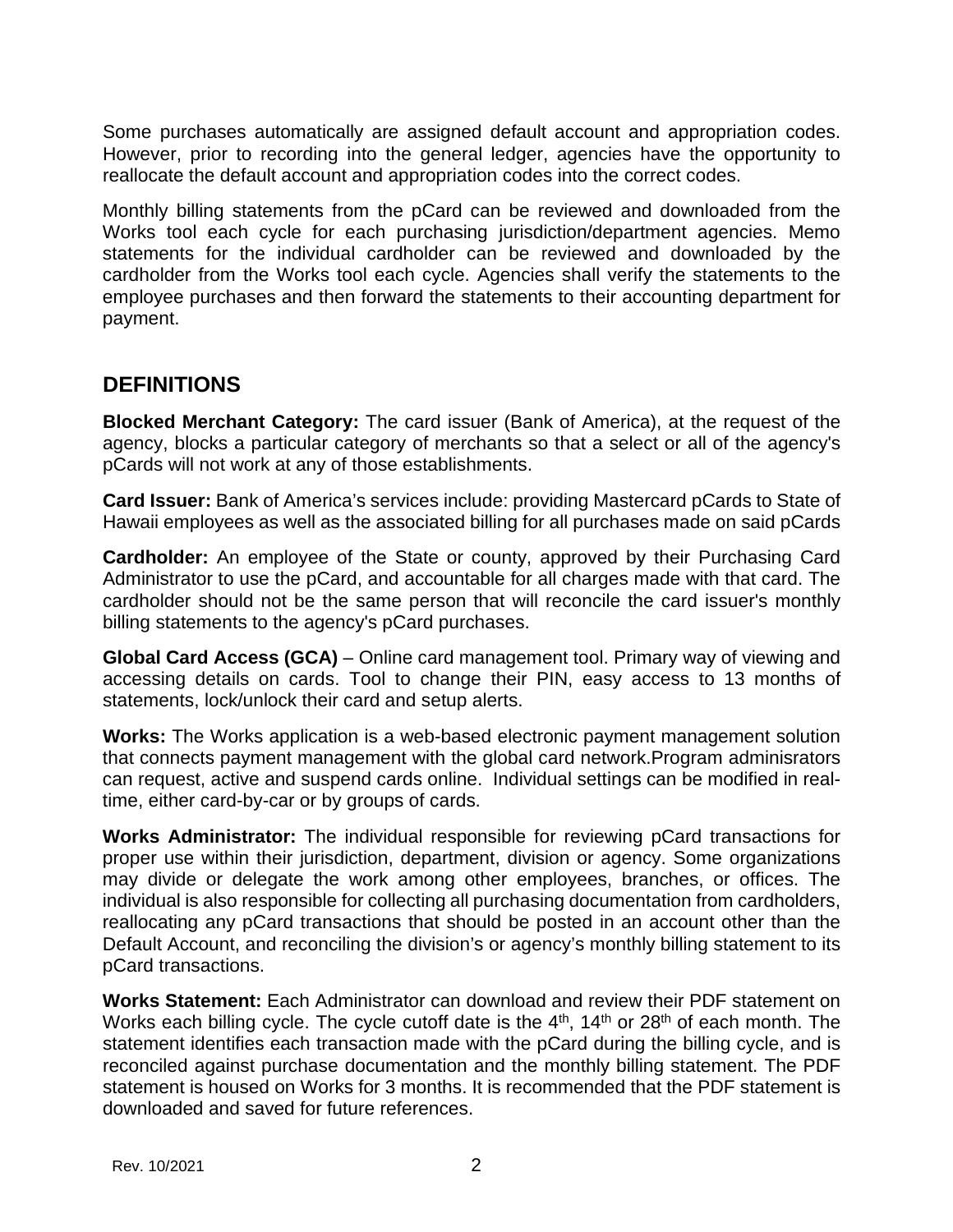**Chip Card:** The pCard plastic has an embedded microchip that provides an extra layer of security with each transaction made.

**Card Activation:** For added protection, the Chip Card requires card activation. The employee will need to call the phone number on the card activation sticker. If calling from the phone number on file, the cardholder will only need their card in hand to activate the card. If calling from a phone number that is not on file, the cardholder will need to have their six digit Verification ID and their card in hand.

**Default Account:** All charges made with a pCard will be posted into the card's default account, if applicable, by the card issuer unless the charge is reallocated.

**Documentation:** A merchant produced or other document that records the relevant information for items purchased including quantities, description of what was purchased, individual costs, total cost, the merchant's name and address, e.g., sales slips, invoices, merchant receipts, telephone order records, transaction logs, packing slips, etc.

**EMERGENCY pCard:** Card will be red and a special program, within the pCard program, that may be used by departments to use in the event of an emergency when the governor declares a state of emergency.

**Merchant Category Code (MCC):** A unique code assigned to a specific group/type of merchant (i.e. 5044- Business Supply, 5734-Computer Software Stores, 5812- Food Restaurants, 5921- Retail Liquor, 5111-Stationary, Office, School Supply, etc.). Merchant category codes are not vendor specific.

**Monthly Spending Limit:** A dollar limitation of purchasing authority assigned to the cardholder for the total of all charges made during each monthly billing cycle. Purchasing Card Administrators may establish spending limits on a per cardholder basis.

**Parceling:** The intentional separating of transactions to evade the transaction/charge limit or monthly spending limit.

**pCard Limits:** A dollar limitation of purchasing authority assigned to the cardholder for charges made with the pCard. The limits can be by the single item, single transaction that may include multiple items, and transactions allowed per day or per month.

**Purchasing Card (pCard):** A corporate charge card issued to an individual employee for the purpose of making authorized small purchases of goods, services, or construction on behalf of the State or county.

**Purchasing Card Administrator:** This individual is the central administrator for the pCard program for each purchasing jurisdiction or department (i.e., Executive Branch, Judiciary, Honolulu Board of Water Supply, DAGS, DOA, etc.). As the jurisdiction's or department's primary liaison with the card issuer, this individual is authorized to approve or certify cardholder agreements, purchasing card applications, credit card changes, and cancellations. This individual may also be the Works Administrator.

**Transaction Report:** A report created by the cardholder on Works providing detailed information on transactions during the current cycle, or set by date range.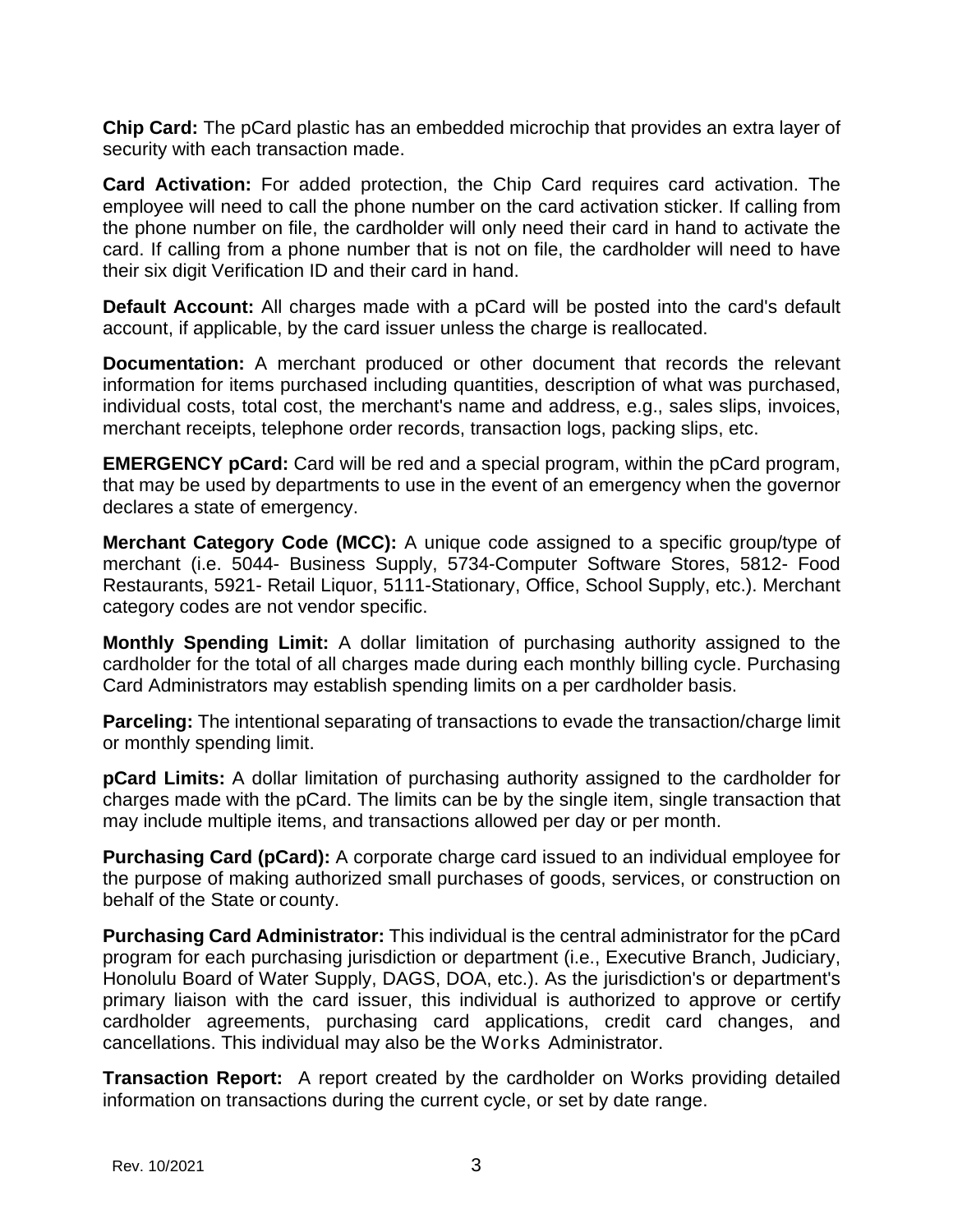**Verification ID:** The six digit verification ID assigned to each cardholder to activate their chip card. It is also used as verification when calling BankCard Customer Service.

**Fraudulent Transaction:** Charge made to pCard account that has not been authorized by the cardholder.

**Disputed Transaction:** Charge from a merchant that you have previously transacted with, but the merchant may have charged you an inaccurate amount/an additional charge without your permission, or you feel that the services or merchandise received is not what you paid for.

## **PURCHASING CARD LIMITS**

At time of purchase, the pCard system automatically validates the transaction against pre-set limits established by the agency. All transactions are approved or declined (instantaneously) based upon the following authorization criteria:

- 1. Single transaction purchase limit not to exceed the dollar amount set by the department
- 2. Number of transactions allowed per day
- 3. Spending limit per month
- 4. Number of transactions allowed per month

## **RESTRICTED PURCHASES AND BLOCKED MCC'S**

The following is a list of restricted purchases and Blocked Merchant Category Codes (MCCs). At the request of the agency and to the card issuer, additional categories of merchants can be selected so that some or all of the agency's pCards will not work at those establishments.

Restricted Purchases:

- 1. Any purchase exceeding the card's credit limit
- 2. Automotive gasoline
- 3. Cash
- 4. Goods and services for personal use.

Blocked Merchant Category Codes:

- 1. Entertainment/Recreation
- 2. Financial services
- 3. Food and food related items (drinks, bakery goods etc.)
- 4. Hotels
- 5. Laundry/Cleaning Services
- 6. Entertainment

Exceptions to the above may be granted by the jurisdiction's chief procurement officer on a limited basis upon demonstration of sufficient justification or extenuating circumstances. Agencies shall use the form SPO-035 to request the use of the pCard for blocked purchases.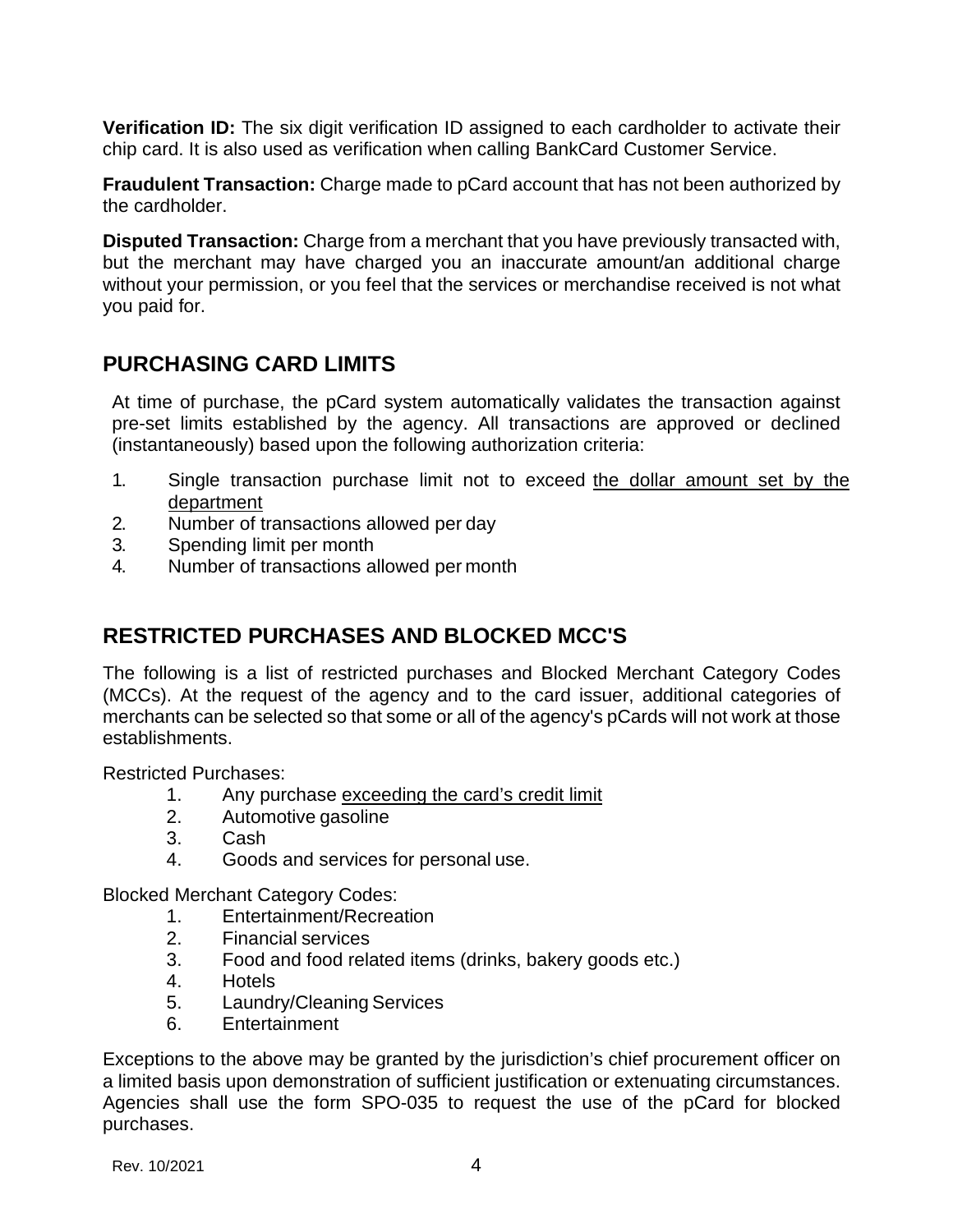If it appears that a merchant has declined the pCard in error, the cardholder should contact the card issuer for assistance. If the matter cannot be resolved, the cardholder should terminate the purchase, find an alternate payment method and inform the Purchasing Card Administrator for the department or the jurisdiction.

#### **TRANSACTION REPORT**

The Transaction Report is intended for the convenience of reconciling the monthly Works Statement of Account and the card issuer's monthly billing statement. Transaction may include split transactions, disputes, and other purchases. Transaction data is housed on Works for 24 rolling months. Creating and scheduling the transaction report on Works, along with downloading the data to save for future reference is strongly recommended.

## **RECONCILING YOUR ACCOUNT**

Compare each transaction on the Works Statement with each transaction on the Transaction Report. If a transaction viewed on the Transaction Report does not appear on the statement, it may appear on the next month's statement.

## **RESOLVING STATEMENT ERRORS AND DISPUTES**

Most errors, returns, disputes, or billing errors can be resolved between the cardholder and the merchant directly. However, if there is a charge that cannot be resolved with the merchant, it can be disputed through the Bank of America (the card issuer).

If possible, the card issuer should be notified of disputed charges before the closing date of the billing cycle. This will allow the card issuer to reverse the disputed charge within the same billing cycle. A disputed charge will be posted to the agency's account if it is not reversed before the end of the billing cycle.

The Works Administrator is responsible for following up on disputed charges that have not been reversed and verifying with the card issuer that they will be reversed in the following billing cycle.

All notices of disputed items must be made within 60 days of the cycle in which the item first appears on the cardholder statement.

The Works Administrator should contact the Purchasing Card Administrator for assistance if an acceptable resolution is not obtained.

## **PAYING THE BILL**

The pCard is a corporate account. The pCard bill must be **paid in full** each month by the agency. Failure to pay the bill in full may incur finance charges.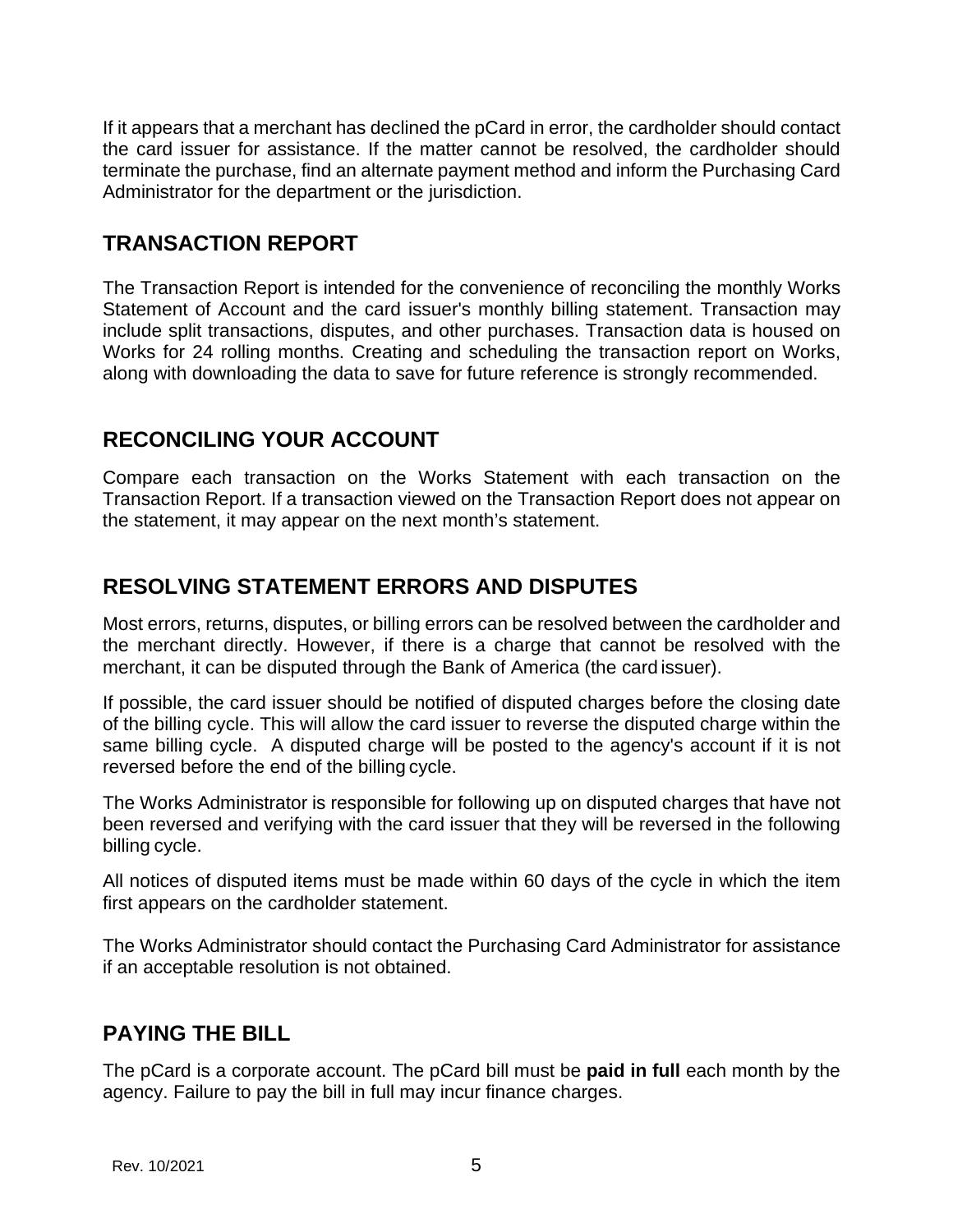# **RESPONSIBILITIES**

#### **Purchasing Card Administrator** is responsible for:

- 1. Serving as the jurisdiction's or department's primary liaison with the Card Issuer.
- 2. Developing purchasing card procedures for the jurisdiction or department within the guidelines of the State of Hawaii Purchasing Card Program and Procedures manual.
- 3. Approving or certifying cardholder agreements, pCard applications, credit card changes and cancellations.
- 4. Submitting completed pCard applications to and receiving pCards from the card issuer.
- 5. Determining the transaction/charge limits allowed or disallowed MCCs, and any additional guidelines for each cardholder.
- 6. Coordinating the training of pCard users within the jurisdiction or department.
- 7. Reviewing and auditing pCard data and transactions. If improper charges or procedures are found, the Purchasing Card Department Administrator shall direct the responsible official to correct the error.
- 8. May also act as the Works Administrator.

#### **Works Administrator** is responsible for:

- 1. Establishing processes within the department, division or agency to support the Purchasing Card Program.
- 2. Selecting the appropriate individuals within the division to receive pCards.
- 3. Reviewing cardholder responsibilities with potential cardholders prior to submittal of their applications.
- 4. Assigning the default account and appropriation codes.
- 5. Collecting documentation from cardholders, recording the transactions on the Transaction Log and reconciling to card issuer's billingstatements.
- 6. Reallocating default account/appropriation codes to the proper codes in advance of the monthly download date.
- 7. Reviewing the division's or agency's monthly billing statement for accuracy.
- 8. Reconciling the monthly billing statement.
- 9. Reconciling to FAMIS
	- a. Reconcile the monthly billing statement to the report generated by FAMIS.
	- b. Prepare journal voucher immediately to correct errors on the recorded transactions to FAMIS.
	- c. Correct rejected FAMIS transactions due to insufficient allotment balance.
- 10. Attempting to resolve any disputes with the merchant or card Issuer that cannot be resolved by the cardholder. Notifying the Purchasing Card Administrator within five (5) days of any unresolved disputes, nothing the reason for the dispute.
- 11. Reporting any disputed transaction unable to resolve with the merchant.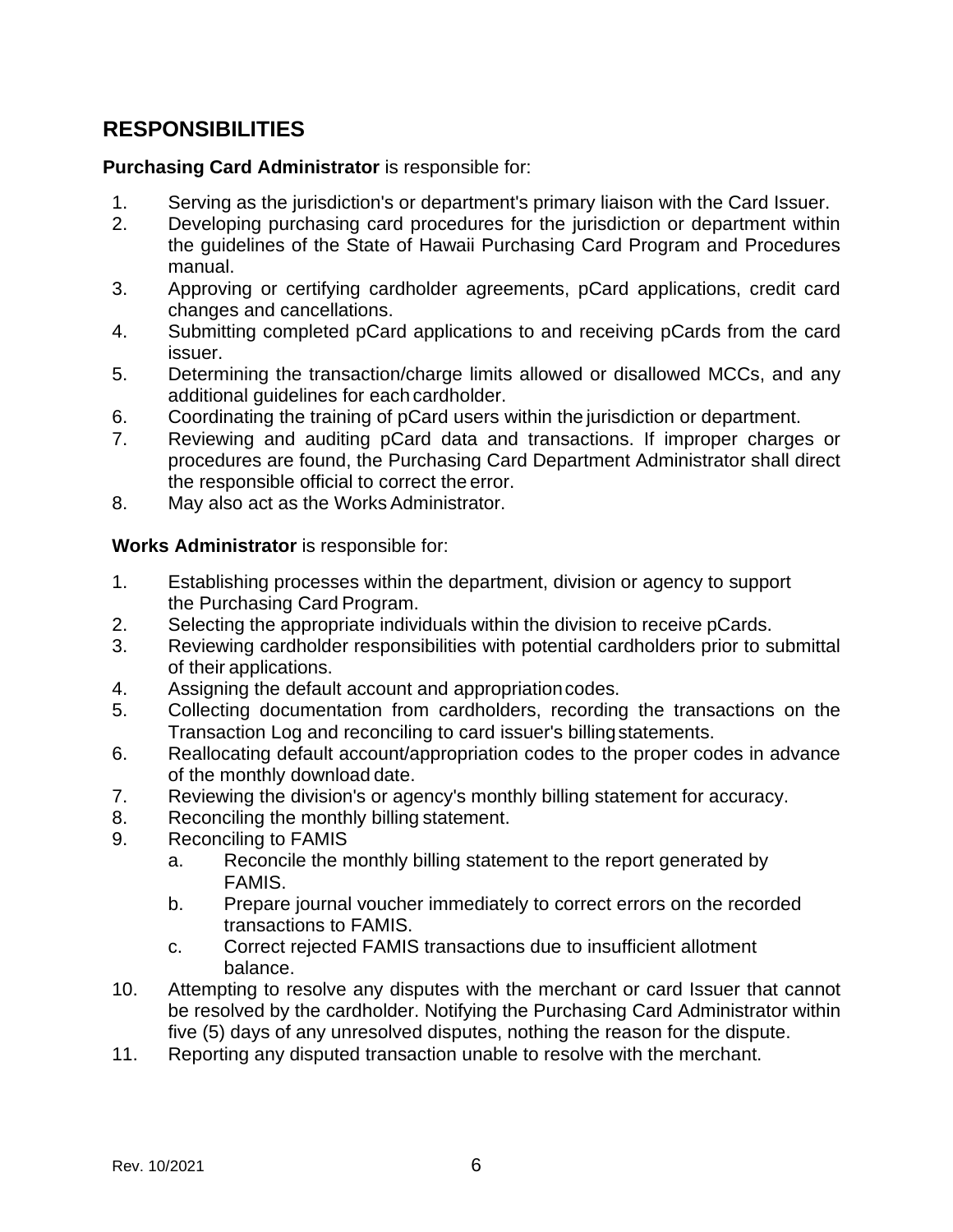- 12. Notifying the Purchasing Card Administrator immediately of lost or stolen cards and ensuring the cardholder has notified the card issuer. The card issuer's Risk and Customer Service departments will block the account, but will not transfer the account to issue a new account unless notified by the Purchasing Card Administrator.
- 13. Notifying the Purchasing Card Administrator of any questionable purchases.
- 14. Ensuring the availability of funds for the transactions of those cardholders for whom the Works Administrator is responsible.
- 15. Monitoring cardholder purchases to ensure that the pCard is being used properly in accordance with the Purchasing Card Program and Procedures and division or agency procedures.
- 16. Acting as a liaison with the Purchasing Card Administrator and cardholders.
- 17. Add new Works Admin User ID's to Works when wanting to issue Admin access to another Works Admin.
- 18. Delete any User ID for Admins and cardholders whose accounts are closed and are no longer using Works.
- 19. Reset Security Questions, passwords and unlock accounts for Works user ID's and cardholders.

**Cardholder** is responsible for:

- 1. Treating the State of Hawaii pCard with the same care as they do with their own personal credit cards. The pCard should be maintained in a secured location and the account number should be carefullyguarded.
- 2. Only the individual whose name appears on the face of the card is entitled to use the card. The card shall not be loaned to another individual for any reason.
- 3. Registering with Global Card Access (GCA).
- 4. When making purchases in person, the cardholder must sign the charge receipt and retain the customer copy.
- 5. When making other than in person, cardholders should give the merchant the account number embossed on their pCard and direct the merchant to include the following on the packing/delivery/service receipt:
	- a. Cardholder's name
	- b. pCard Account Number
	- c. Department Name
	- d. Delivery Address
	- e. Shipping Date
- 6. Obtaining purchase documentation (sales receipt, itemized packing slip, service receipt, etc.) from the merchant for every pCard transaction to support the purchase. If someone other than the cardholder receives the shipment or service, the cardholder is still responsible for obtaining the supporting documentation.
- 7. Purchase documentation shall be given to the Works Administrator that will reconcile the monthly billing statement to the agency's pCard purchases.
- 8. Verifying that what was received is what wasordered.
- 9. Working with the merchant to correct any problems, exchanges, orcredits.
- 10. Not accepting cash in lieu of a pCard credit forreturns.
- 11. Reporting a lost or stolen pCard to the card issuer immediately. Also notifying the Works Administrator of a lost or stolen card at the first opportunity during business hours. The card issuer's Risk and Customer Service departments will block the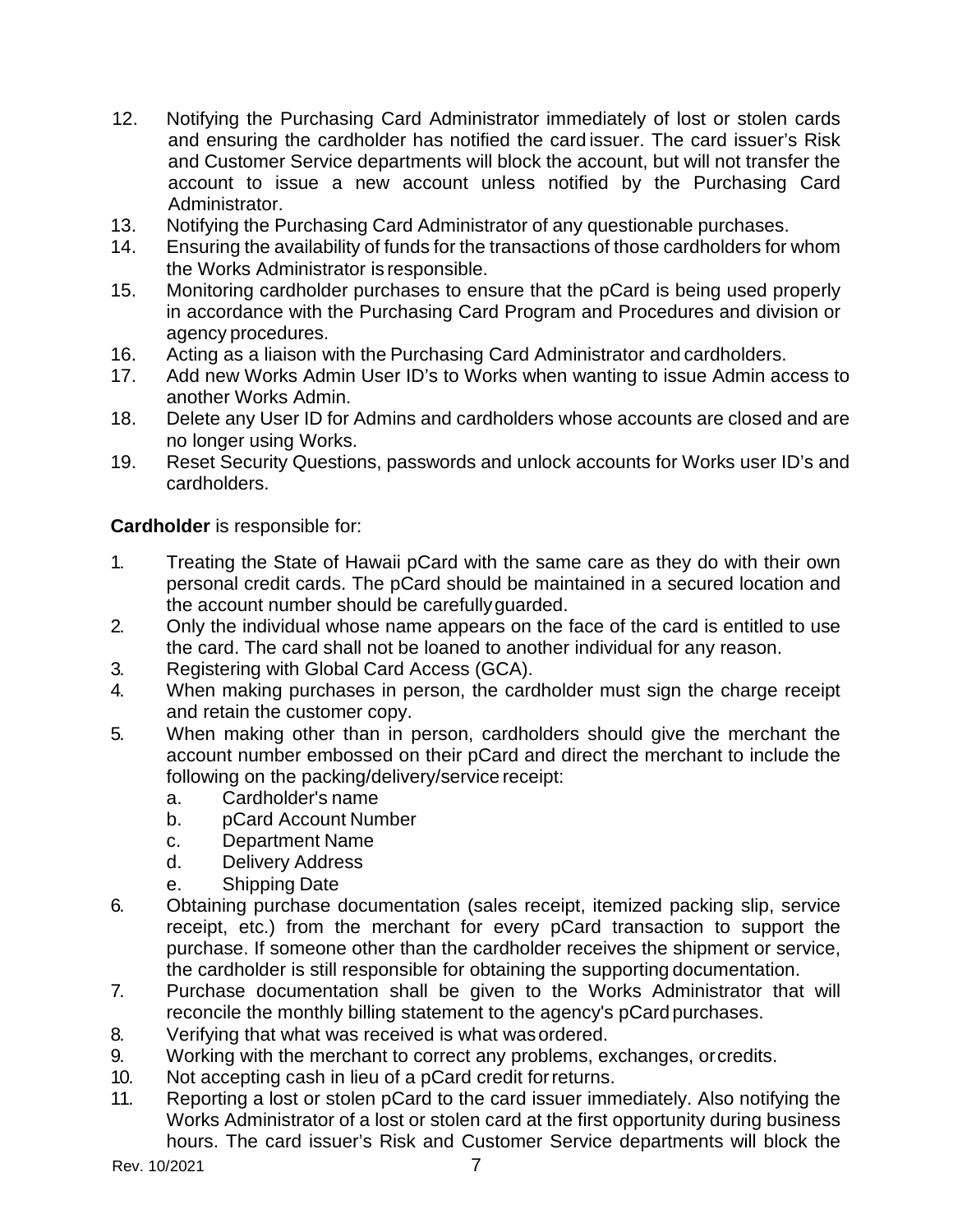account, but will not transfer the account to issue a new account unless notified by the Purchasing Card Administrator.

- 12. Reporting fraudulent transactions.
- 13. Returning the pCard to the Purchasing Card Administrator upon termination of employment, transferring of agencies, upon change in employment that no longer requires a pCard, or upon request from the Purchasing Card Administrator.
- 14. Not misusing the pCard. Failure to comply with the program and agency's policy and procedures may result in the revocation of pCard privileges and if the pCard is used for unlawful or improper purposes, the employee may also be subject to disciplinary action for that misconduct.
- 15. Updating Works with appropriate codes/description as applicable.

## **CARDHOLDER LIABILITY**

The pCard is a corporate liability card that will not affect the cardholder's personal credit. However, it is the cardholder's responsibility to ensure that the pCard is used within the guidelines of the Purchasing Card Program and Procedures and agency's policy and procedures. Failure to comply with the program and agency's policy and procedures may result in the revocation of pCard privileges and further disciplinary measures in accordance with the Purchasing Card Program and Procedures, Cardholder Agreement, and applicable collective bargaining agreements.

# **LOST OR STOLEN CARDS**

The pCard should be kept secured at all times. If the pCard appears to be lost or stolen, it is the cardholder's responsibility to immediately report this to the card issuer. **It is very important that the cardholder notify the card issuer immediately at 1-800-300-3084, since there is no limit to the agency's liability for charges made on the lost or stolen cards until it is reported.**

The cardholder shall also notify the department's Works Administrator for the agency at the first opportunity during business hours and then follow up with the card issuer in writing. The Works Administrator shall immediately notify the Purchasing Card Administrator for the jurisdiction who will follow up with the card issuer. The missing card may be either blocked or canceled.

If the pCard is found after it has been reported lost or stolen, and a new card has been issued, the recovered card must be destroyed by cutting it in half. The same shall apply if a card is damaged. Both card halves shall be forwarded to the Purchasing Card Administrator for disposal. The card issuer's Risk and Customer Service departments will block the account, but will not transfer the account to issue a new account unless notified by the Purchasing Card Administrator.

## **FRAUDULENT TRANSACTIONS**

Rev. 10/2021 8 Contact Bank of America, using the number provided on the back of your card, to report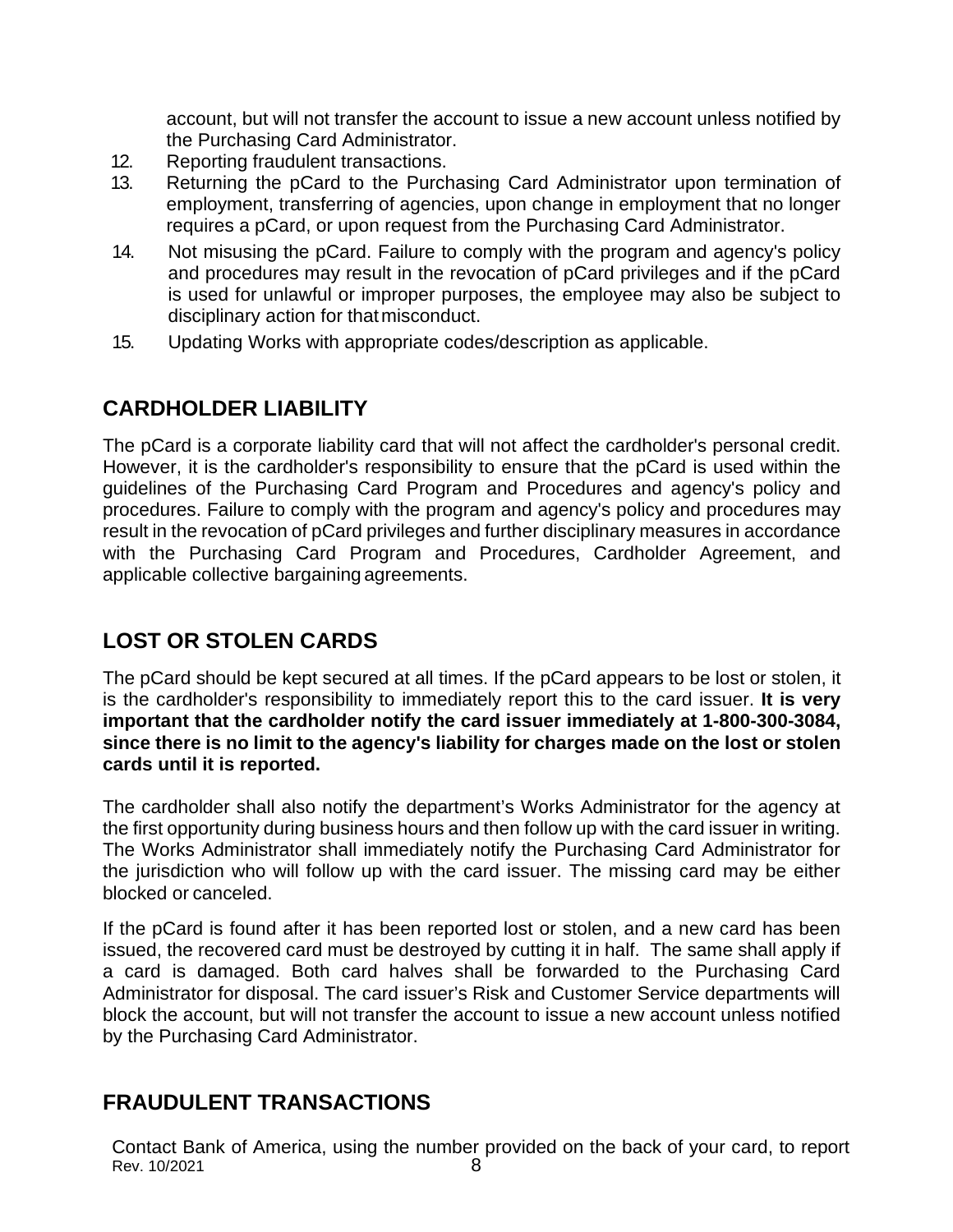any fraudulent activity as soon as it is discovered – no later than 60 days from the date of the statement reflecting the transaction(s). You may also reference the [Global Cardholder](https://www.bofaml.com/content/dam/boamlimages/documents/PDFs/cardholder-contacts.pdf)  [Contact List.](https://www.bofaml.com/content/dam/boamlimages/documents/PDFs/cardholder-contacts.pdf)

Once you have contacted Bank of America, a fraud claim will be open for investigation. The existing card will be closed to prevent any additional fraudulent transactions from occurring and a new card issued immediately.

A temporary credit will be provided for the fraudulent amount, which can take 1-2 billing cycles to appear on your account. Bank of America strives to resolve the fraud claim within 90 days and once a final decision is taken, a letter informing of what action has been taken will be sent.

Bank of America's team assists in detecting fraud and out-of-pattern spending. As a result, suspicious activity may result in a Fraud Alert email or outbound call to the cardholder.

## **DISPUTED TRANSACTIONS**

When should you dispute a transaction?

- Cancelled subscription payments for which you were still charged
- Haven't received goods/services
- Duplicated transaction
- Transaction amount differs from invoice/receipt amount
- Defective merchandise

Always contact the merchant first to attempt to resolve. If it is not resolved with the merchant, contact Bank of America to raise a dispute case using the number provided on the back of your card – and in no event greater than 60 days from the statement reflecting the transaction(s).

- 1. Ask the merchant to issue a credit or refund for the transaction(s) in question
- 2. Ask for confirmation and/or cancellation numbers for your reference, if any
- 3. Ask about the time it will take to receive the refund
- 4. Keep any emails to and from the merchant

## **CANCELING THE PURCHASING CARD**

The Works Administrator shall notify the Purchasing Card Administrator immediately if any of the following occurs and depending on the occurrence, shall immediately close the account.

- 1. Cardholder changes occur, such as the cardholder transfers to another agency, the cardholder no longer requires the pCard, or the cardholder terminates employment. The pCard should be immediately turned in to the Purchasing Card Administrator.
- 2. Any of the following reasons which may also subject the cardholder to disciplinary action:
	- a. The pCard is used for personal or unauthorized purposes;
	- b. The pCard is used to purchase alcoholic beverages or any substance,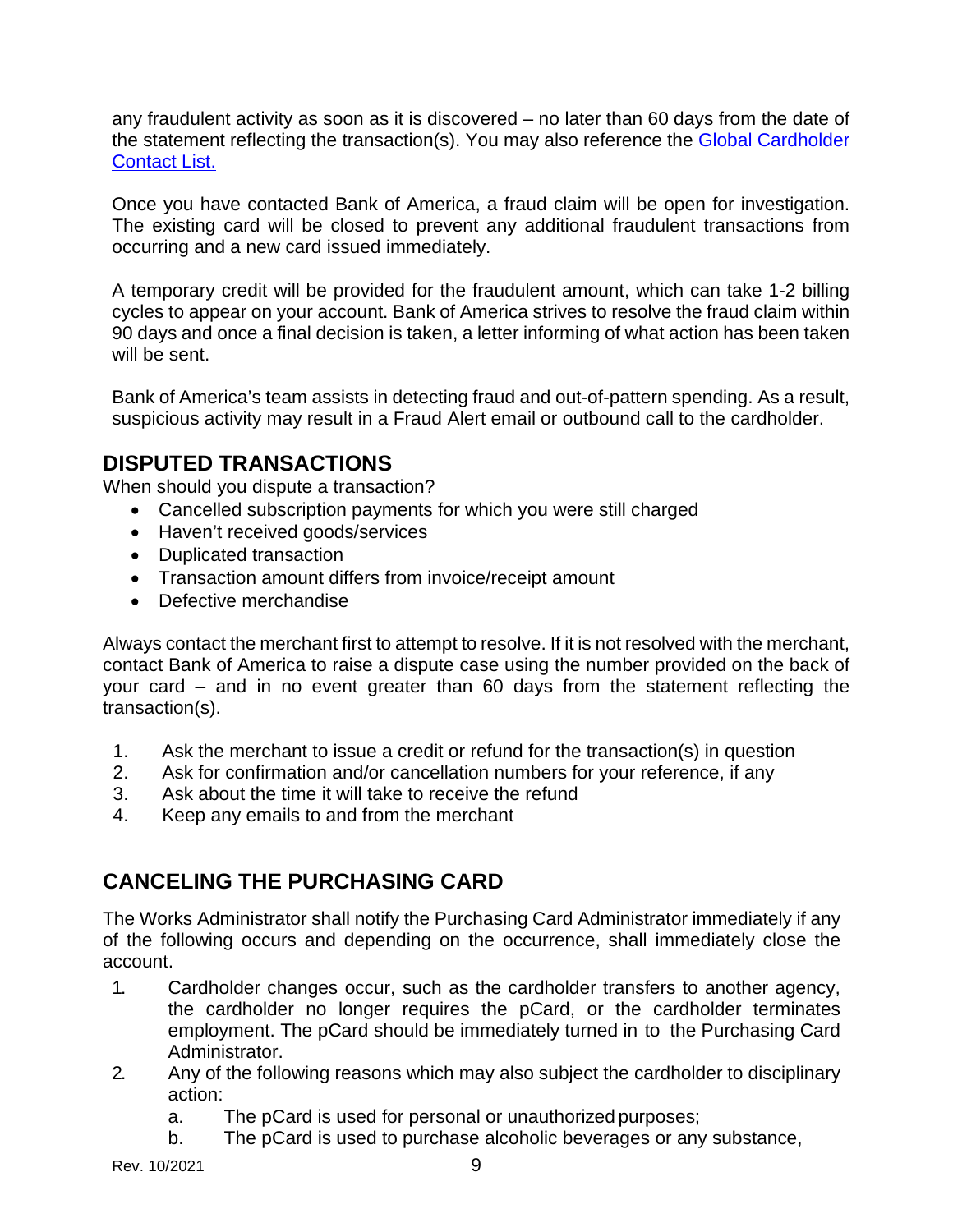material, or service, which violates policy, law or regulation pertaining to the State or counties;

- c. The cardholder allows the card to be used by another individualor another agency;
- d. The cardholder purposely parcels a purchase to circumvent their pCard limitations;
- e. Cardholders use each other's cards to circumvent theirpCard limitations;
- f. The cardholder fails to provide their agency with acceptable documentation to reconcile their purchase;
- g. The Cardholder fails to provide when requested, informationabout any specific purchase; or
- h. The Cardholder does not adhere to the Purchasing Card Programand Procedures.
- i. The cardholder must destroy their card by cutting the plastic when their account has been closed.

# **AUDIT OF PURCHASING CARD ACTIVITY**

Random audits will be conducted by appropriate personnel, including the Audit Division of the Department of Accounting and General Services, Office of the Legislative Auditor, State Procurement Office, and private accounting firms. Audits are necessary to help ensure adherence to the pCard's program and procedures.

It is encouraged to periodically download and save the 3 months of rolling PDF statements and 24 months of rolling transaction data from Works to create an internal transaction data base for future reference.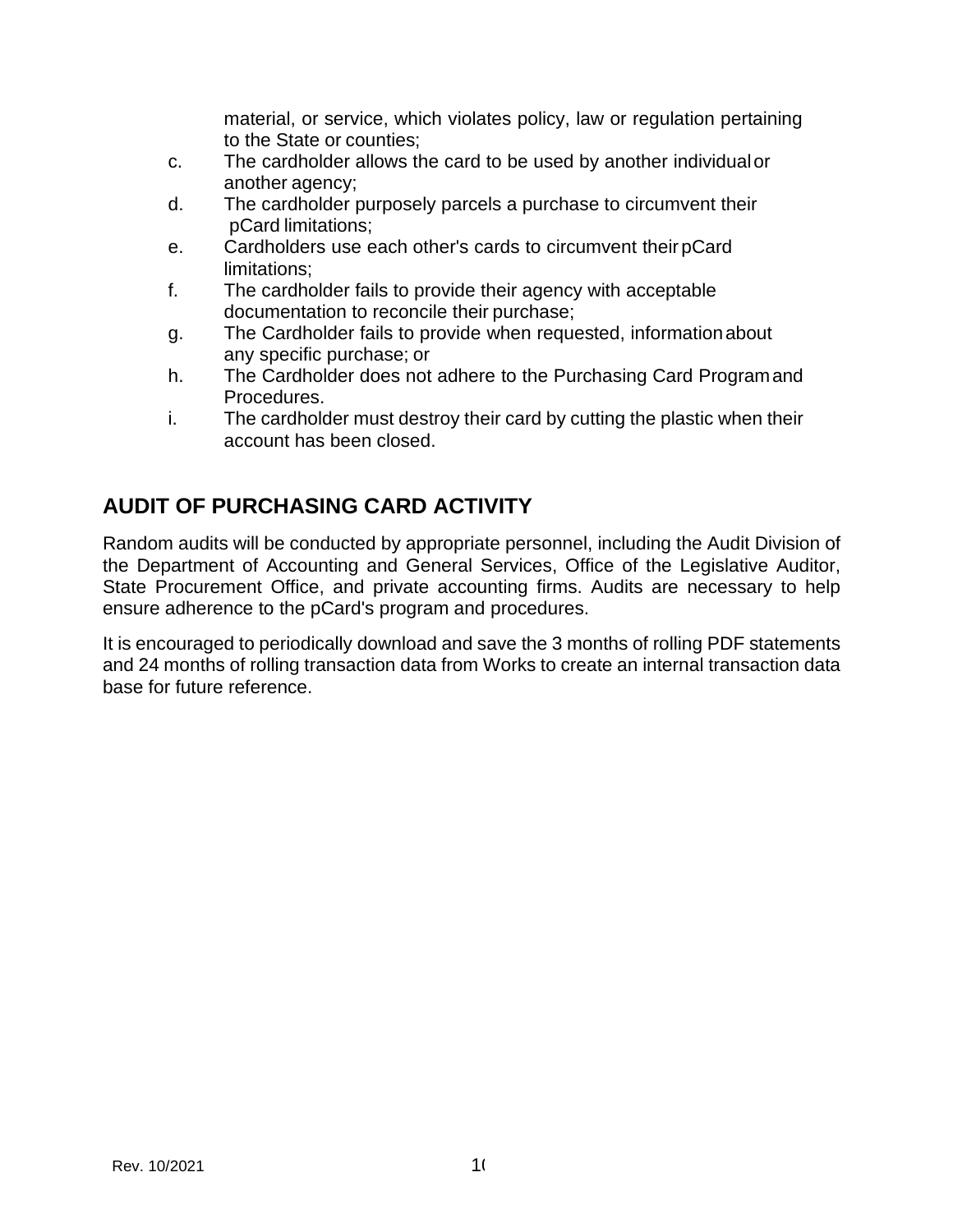#### **STATE OF HAWAII PURCHASING CARD (pCard) or EMERGENCY pCARD CARDHOLDER AGREEMENT**

In return for the purchasing authority delegated to me and in consideration of my responsibility to properly steward public resources, I agree to undertake the following responsibilities:

- To comply with this Agreement and the applicable provisions of the State of Hawaii Purchasing Card Program and Procedures, presently and as may subsequently be revised. I acknowledge receipt of the Manual and affirm that I have read and understand its terms and conditions. I understand that the State of Hawaii is liable to Bank of America for all charges made by me.
- I understand I am responsible to take all appropriate SPO training workshops pursuant to Procurement Circular 2010-05, as amended, and as posted on the training website at [http://spo.hawaii.gov/.](http://spo.hawaii.gov/)
- I will submit necessary transaction documents and/or transaction information to my agency by the end of the monthly billing cycle or when deemed necessary by the department. I also acknowledge that my failure to do so may result in the revocation of my privilege to be a cardholder.
- To protect and safeguard the pCard or Emergency pCard per this Agreement and the State of Hawaii Purchasing Card Program and Procedures.
- To immediately report lost or stolen cards to Bank of America and my department's pCard Administrator and to follow up with written notice to both.
- To purchase ethically, fairly, and without conflict of interest; to seek the best value; to purchase only necessary items; to determine that the price is fair and reasonable by comparing alternative sources; and when using State or Federal funds, to avoid firms or individuals who are prohibited from contracting with the State or Federal Government.
- I understand that the use of the pCard or Emergency pCard to make personal purchases is strictly prohibited and unauthorized.I will not use the card(s), under any circumstances, for personal use.
- I understand that my use of the pCard or Emergency pCard will be audited.
- I understand that I may be delegated the authority to use the Emergency pCard. Purchases with the Emergency pCard shall only be used in conjunction with the Governor's Emergency Proclamation and under the direction of the department's Emergency pCard procedures.
- As the holder of this pCard or Emergency pCard, I agree to accept responsibility for its protection and proper use as outlined in this Agreement and the State of Hawaii Purchasing Card Procedures.
- I understand that I cannot use the pCard for the restricted commodities listed in the State of Hawaii Purchasing Card Program and Procedures. I understand that commodities, where contracts are in place, must be purchased from the contract suppliers.
- I understand that my failure to comply with the applicable provisions of the State of Hawaii Purchasing Card Program and Procedures and/or the provisions of this Agreement may result in revocation of the pCard or Emergency pCard privileges. If the card(s) is used for unlawful or improper purposes, I may also be subject to disciplinary action for that misconduct.
- If I am found to be responsible for unlawful or improper purchases, and I am no longer employed by the State of Hawaii, I agree to pay all the legal fees incurred by the State of Hawaii to prove my liability.
- I understand that the State of Hawaii may terminate my right to use the pCard or Emergency pCard any time for any reason. I agree to return the card(s) to the State of Hawaii immediately upon request or upon termination of employment.

Cardholder Agreement (rev. 10/2021) Page 1 of 2